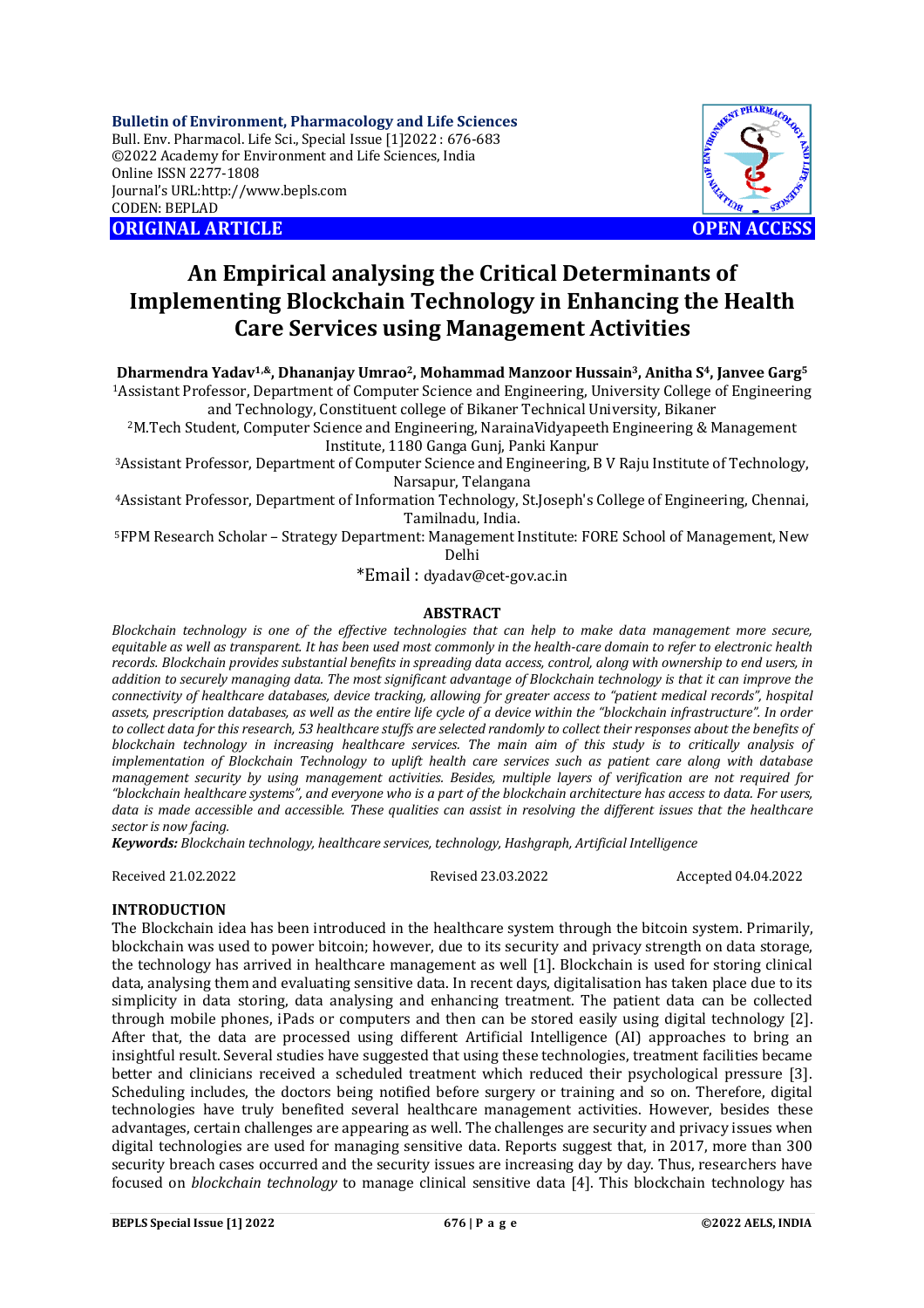allowed the healthcare management system to secure data during sharing by complying with privacy laws. Blockchain in healthcare management is categorised into three taxonomies: Private, public and consortium blockchain. The public blockchain is open to all, private blockchain requires specific permission to gain access and the consortium is semi-private where both public and private accesses are allowed as per the requirements [5]. This research has focused on the current blockchain technologies and their taxonomies to identify which blockchain is used in the healthcare management system and which is more secure. Primary survey-based research has been conducted with random healthcare staff to identify the practical scenarios of blockchain technologies in the healthcare sector.

In order to analyse the effectiveness of blockchain technology in healthcare services the research primarily focused on various implementations of blockchain technologies. Healthcare industries are currently using various management activities to increase the efficiency of healthcare services. Blockchain technology plays a significant role in developing the system of healthcare management. It is beneficial for the centralization of third-party applications. It can process more transactions individually or without third party authorities. Blockchain technology refers to keeping an immutable record of the chain transactions processed by the healthcare organization. It keeps the record of every transaction of one chain to another to hold the activity together [6]. Moreover, *Cryptographic keys* help to connect all the chain activities and keep them up to date by copying the blockchain activities.

Apart from this, implementing blockchain technologies ii the healthcare management has several effective advantages that include, *tamper-resistant nature, decentralized nature, digital ledgers* etcetera. Blockchain technologies have several key concerns that maintain health care activities. *Security of network infrastructure, identity verification, authentication of participants, accessing electronic information* etcetera, these are some key cancers of blockchain technology [7]. This particular technology can be applied in various health care aspects such as transactions, security, maintaining chain activities etcetera. Although, public blockchains are not being used to record public healthcare data or private information. It protects health care data by considering privacy issues. Blockchain technology is beneficial for the healthcare system to manage raw information and connect all the block activities [8].

Moreover, blockchain technology is relevant to traditional healthcare methods and management systems. It includes *decentralized management, unchangeable database, data provenance, robust data, traceable data, availability of the user* etcetera. These are some relevant activities of blockchain management and traditional health care systems. Blockchain management has several effective areas in healthcare applications to manage healthcare activities. These primary areas include *Managing electronic medical record (EMR) data, healthcare data protection, data management, genomics management, data management of electronic healthcare records*[9]*.* 



# **Figure 1.Blockchain in healthcare**[9]

Blockchain technology is usually used to make the information recorded that cannot be changed or modified. However, the usages of blockchain have been used with securing personal information, voting, financial exchanges, and many more. Here in this context of healthcare management blockchain technology can also be used with the full application to make the information secure and unchanged [10]. It has been seen that the matter of accessing health issues by the doctors is well. however, the question of authenticity comes with the medicines. The medicines that have been recommended by the doctors get changed after the next visit and that creates consistency. In this context, the patients can have such issues of reliability that can create chaos in the industry. The benefits of implementing blockchain technology in healthcare services have been mentioned below.The tech blockchain is known as the most secure from getting threatened by outside, the technology creates multiple copies of the data that has been injected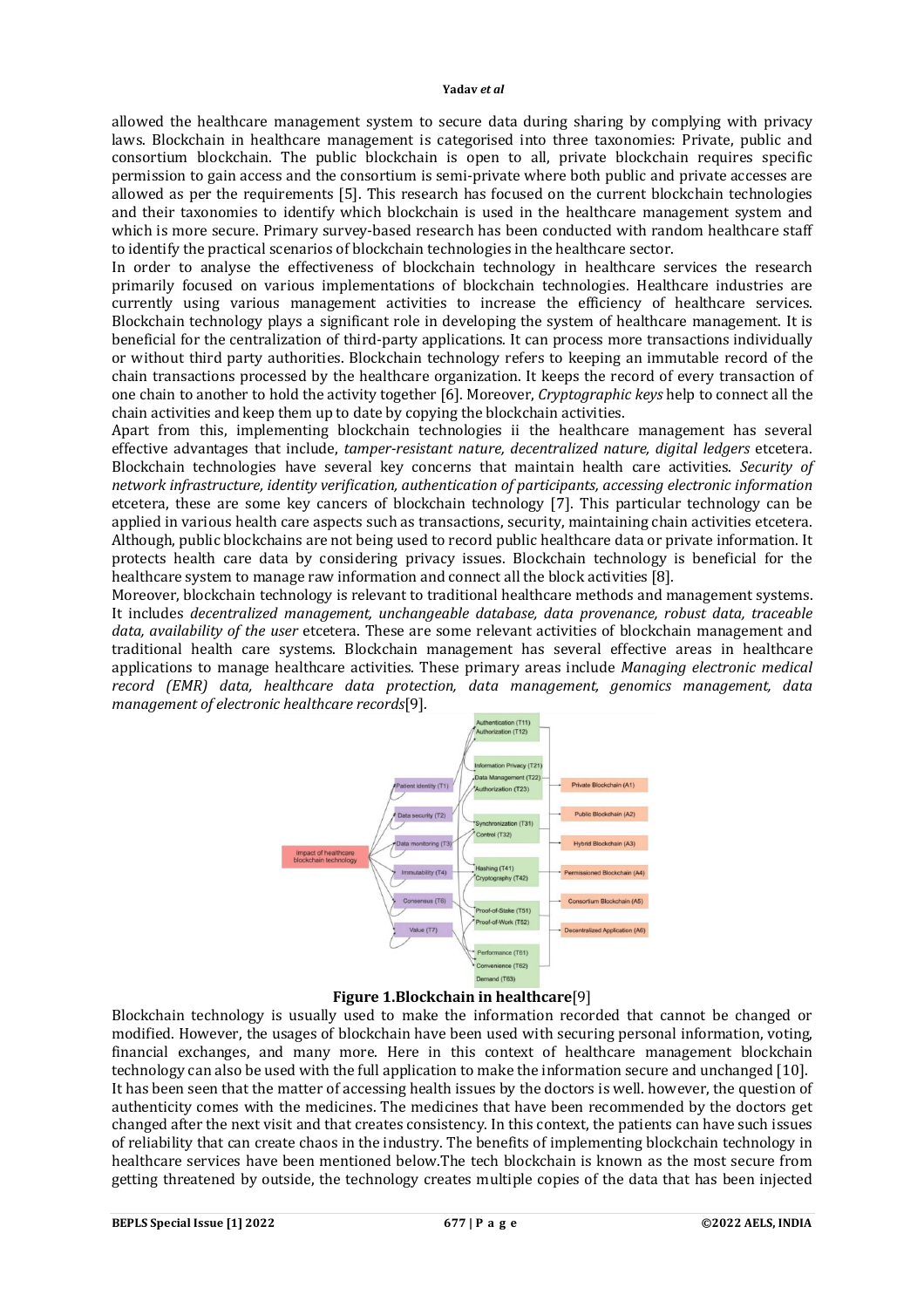into the data file. The process of creating multiple copies of the data can keep the information the same. In this context, *Blockchain* can be used to keep patient data safe and unchangeable [11].



## **Figure 2.Blockchain Diagram**[11]

The above images have been attached to understand the aspect of blockchain tech and to get the ultimate facts. As it has been mentioned before the technology of *Blockchain* is mainly used to keep data and information more secure than the other system [12]. The issues that have been seen internationally are on the aspects of reading past diagonal data of the patients. At the time of accessing patients, the past data of medical recommendations need to be evaluated before approaching a new prescription [13].

The above image has been attached to have a standard idea of blockchain tech with a graphical demonstration. In such huge hospitality management needs excellent data management for the patients. In this context, the kind of medical data that the experts need to access to recommend the patient for the next prescription is important to determine the past data of the patient. Multiple cases have proven that there is a lack of recording medical data of the patients that have been affected the most at the time of urgent diagnosis [14].

## **MATERIAL AND METHODS**

Primary quantitative research has been selected to conduct the preliminary analysis with 53 random healthcare staff. The healthcare staff were selected from social media. Previously, the researcher uploaded a survey-based post on Facebook, Twitter and WhatsApp status where the healthcare professionals were targeted to answer a few survey questions. Various healthcare staff commented to fill the survey form. Thereafter, based on the diversity in healthcare sectors, 53 respondents were selected and asked to provide their personal email ID. The personal email ID was collected and a Google survey form was distributed. The Google survey form consisted of different questions related to the benefits, security, challenges and types of blockchains used in their respective healthcare sector. Apart from their knowledge in blockchain in healthcare data management, a few personal information was collected as well which include years of experience, name and age. However, this information seems to be irrelevant for this current study and thus, have been excluded from the analysis. The demographic data are useful in terms of identifying personal scenarios; however, in the case of blockchain technology, only blockchain knowledge will be enough for the final justification.

The survey data have been collected from the google survey where 53 respondents provided their responses to the questions. The questions contained 3-5 options and respondents selected the most promising option. After providing the responses, they submitted the Google form and the researcher collected the information in Microsoft Excel. The researcher then organised the survey questions and responses in Microsoft excel and analysed the percentile value. The percentile value will be analysed by the purposive sampling technique. This technique allows the researchers to draw their own judgements based on preliminary quantitative or qualitative data [15]. In this research, the primary data are quantitative where percentile values were analysed and evaluated based on the judgements of the researcher. During the judgements, secondary research has been conducted to support or counter the judgements. Secondary research has been conducted using the available online journal articles belonging to the last five years (2018-2022). Research belonging to the last five years contains recent information which will bring an updated discussion for this paper.

Besides the responses and percentile value, graphical representations have been generated as well to visualise the entire paradigm. The graphs were generated using Microsoft Excel. During the google survey form development, various research questions were generated by considering empirical analysis and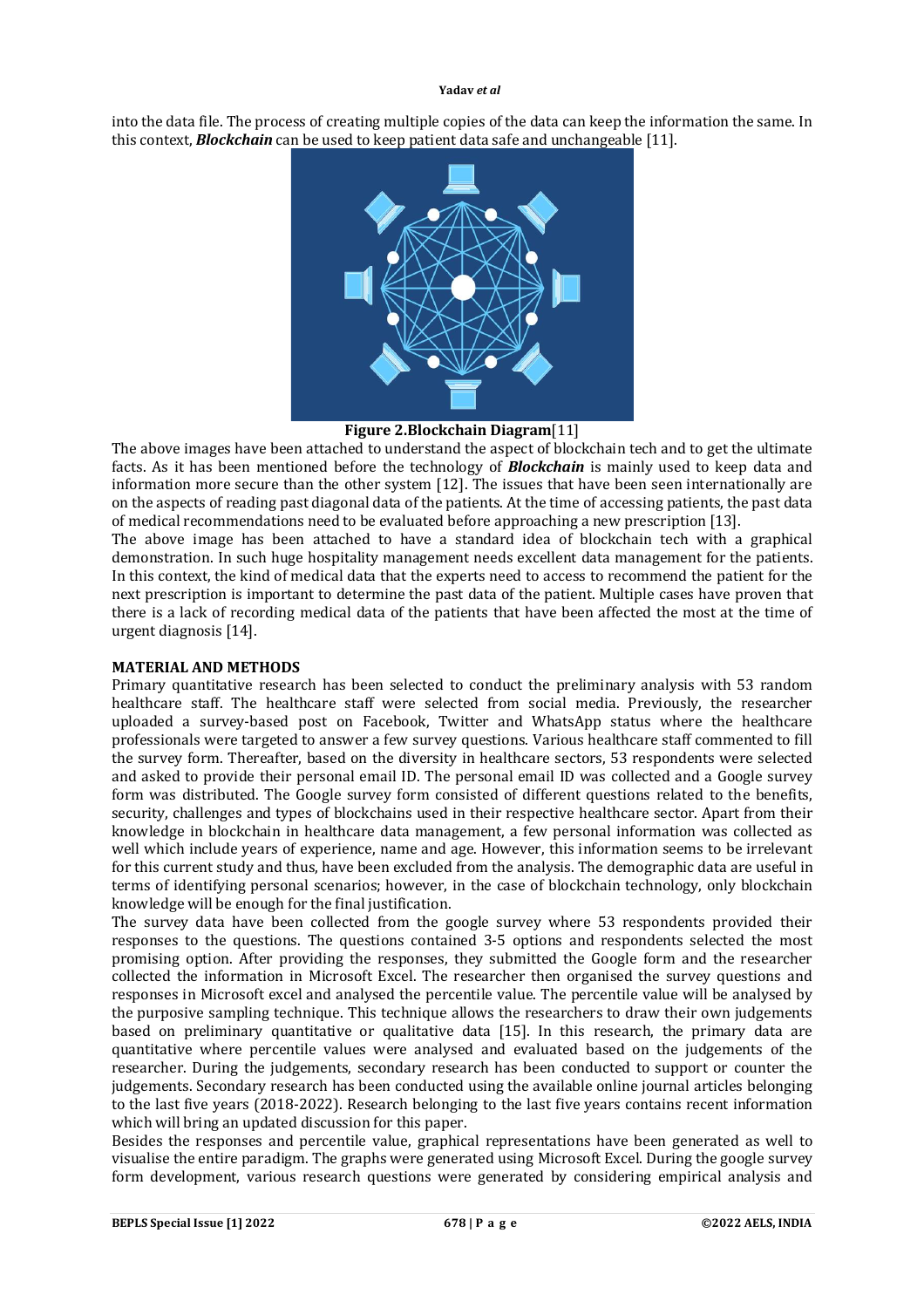based on that, the survey questions were developed. The survey questions are placed under some broad research questions which are following.

#### **Research Questions**

What is the most used blockchain technology in healthcare sectors?

Which blockchain taxonomy is most secure?

What alternative technologies can be used to replace the conventional blockchain? What are the limitations of blockchain technology?

## **RESULTS**

The survey questions and their respective responses have been analysed below. A total of five relevant questions have been selected for further justification and from those, the percentile values were analysed.

**Q1:** Does your healthcare sector use blockchain technology for securing, sharing and storing sensitive clinical data?

## **Responses**

TABLE 1. RESPONSES OF SURVEY QUESTION 1

| <b>Options in the Google Form</b> | Total Respondents   Collected responses | Percentile |
|-----------------------------------|-----------------------------------------|------------|
| Yes                               |                                         | 34%        |
|                                   | ບປ                                      | 66%        |

Table 1 survey responses (figure 1) showed that most of the healthcare sectors do not have the blockchain technology for storing, securing and sharing medical data. 66% of respondents stated that their healthcare sectors do not possess blockchain technology which suggests the technology is new to everyone and proper training with knowledge is required before the implementation. 34% stated their sectors have the blockchain which will provide a practical scenario on this concern.

**Q2:** Which blockchain taxonomy do you think is mostly used in your healthcare sector? **Responses**

TABLE 2. RESPONSES OF SURVEY QUESTION 2

| <b>Options in the Google Form</b>    |    | Total Respondents   Collected responses | Percentile |
|--------------------------------------|----|-----------------------------------------|------------|
| Private blockchain                   | 53 |                                         | 36%        |
| Public blockchain                    | 53 | 25                                      | 47%        |
| Consortium (semi-private) blockchain | 53 |                                         | 13%        |
| Hybrid blockchain                    | 53 |                                         | 4%         |

Responses to the second survey question (table 2, figure 3) showed that in the sectors where blockchain technology is used, public blockchain is mostly used (47%). The private blockchain is used as well in the healthcare sectors (36%), probably for transferring more sensitive data and confidential financial data. Besides these, consortium and hybrid blockchain are used. Studies suggest that consortium and hybrid blockchain are the same and used during the business development of healthcare management systems [16]. Therefore, a total of 17% of respondents agreed that hybrid blockchains are used; however, mostly public blockchain technologies are used.



**Figure 3. Graphical representation of the second survey question**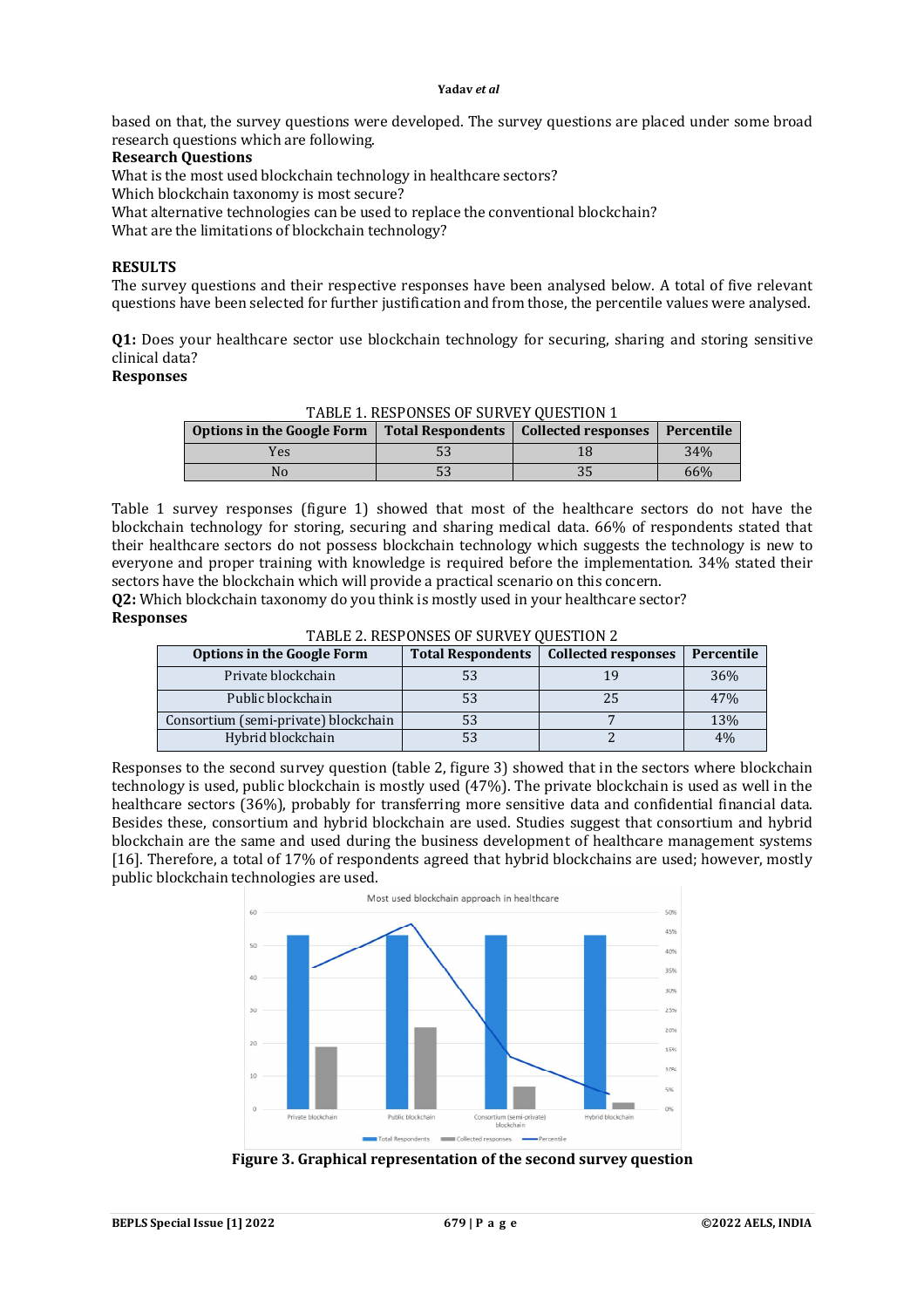|                  | Q3: Which blockchain technology do you think is most secure? |
|------------------|--------------------------------------------------------------|
| <b>Responses</b> |                                                              |
|                  | TADI E 2. DECDOMCEC OF CUDVEY OUFCTION 2                     |

| TADLE 3. RESPONSES OF SORVET QUESTION S |                          |                            |            |
|-----------------------------------------|--------------------------|----------------------------|------------|
| <b>Options in the Google Form</b>       | <b>Total Respondents</b> | <b>Collected responses</b> | Percentile |
| Private blockchain                      |                          |                            | 32%        |
| Public blockchain                       | 53                       | 20                         | 38%        |
| Consortium (semi-private) blockchain    |                          |                            | 11%        |
| Hybrid blockchain                       | 53                       | 10                         | 19%        |



(Source: Self-Created)

Table 3 and figure 4 suggest that 38% of the respondents agreed that public blockchain is more secure than any other blockchain. However, a private blockchain is stated secure by 32% of respondents. Few respondents (30%) have stated that hybrid blockchain is secure.

**Q4:** Do you think blockchain is a costly alternative to the conventional pen-paper approach? **Responses** TABLE 4. DESPONSES OF SURVEY OUESTION 4

| 111000 T. ROSI ONSES OF SORVET QUESTION T |                          |                            |            |
|-------------------------------------------|--------------------------|----------------------------|------------|
| <b>Options in the Google Form</b>         | <b>Total Respondents</b> | <b>Collected responses</b> | Percentile |
| Highly agree                              | აა                       |                            | 11%        |
| Agree                                     |                          |                            | 17%        |
| Neutral                                   | 53                       |                            | 25%        |
| Not at all                                |                          |                            | 17%        |
| Cost may reduce with further development  | ээ                       |                            | 30%        |



**Figure 5. Graphical representation of Survey Question 4 responses**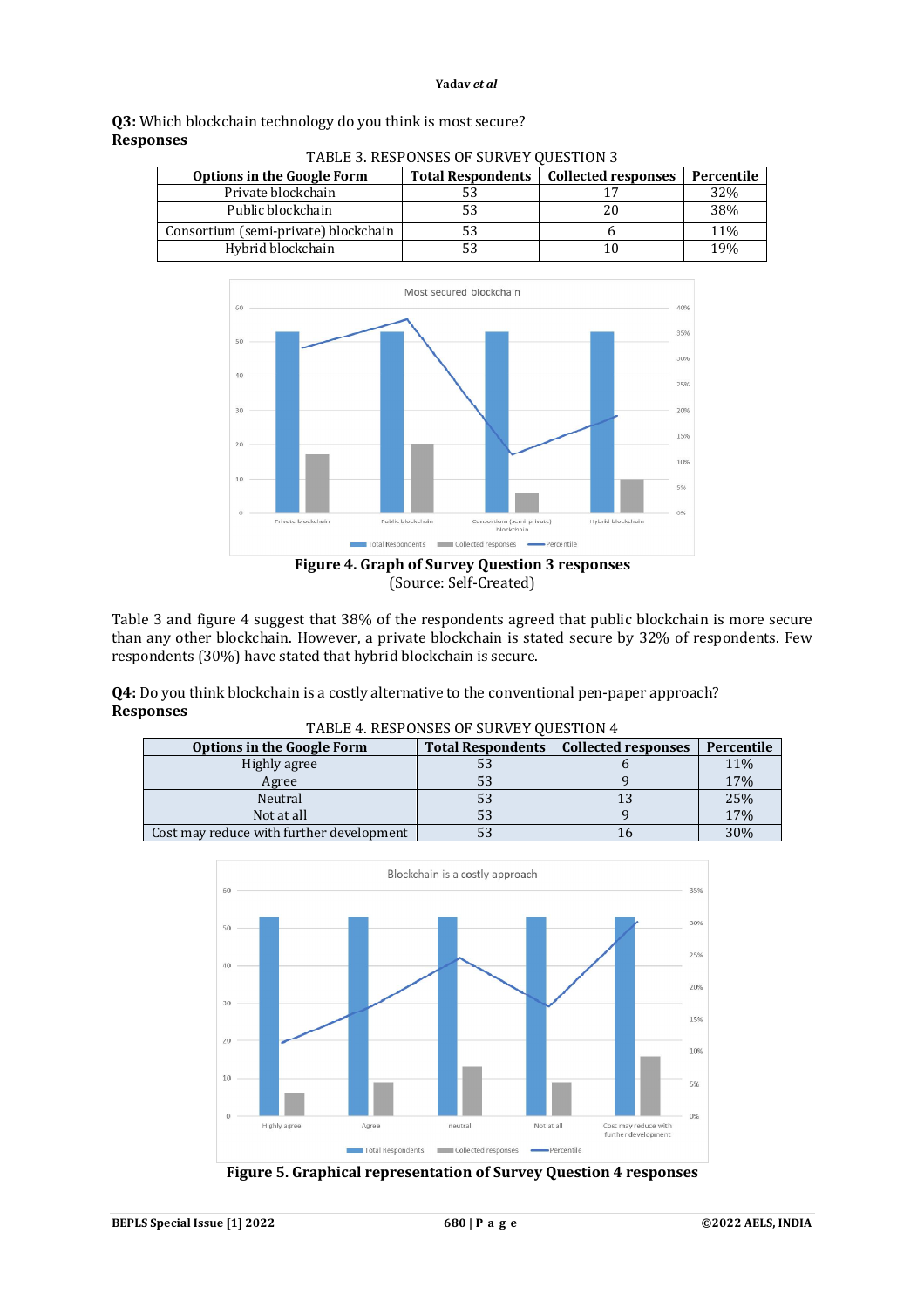Survey question 4 is related to the possible challenge of blockchain technology, cost (table 4, figure 5). The respondents were neutral in most of the cases (25%). 28% of the respondents agreed that blockchain is a costlier technology than conventional pen-paper technology. 30% of respondents suggested that the cost can be reduced when the technology is improved further. Therefore, there is a conflict between these thoughts and knowledge which will be addressed in the discussion section.

**Q5:** Do you know any alternative technology of blockchain if the current technology fails? **Responses** TABLE 5. RESPONSES OF SUBVEY OUTSTION 5

| TADLE 3. NESPUNSES OF SUNVET QUESTION 3 |                          |                            |            |
|-----------------------------------------|--------------------------|----------------------------|------------|
| <b>Options in the Google Form</b>       | <b>Total Respondents</b> | <b>Collected responses</b> | Percentile |
| Cloud storage                           | 53                       |                            | 25%        |
| Decentralised storage                   | 53                       |                            | 23%        |
| Hashgraph                               | 53                       |                            | 9%         |
| Tangle                                  | 53                       |                            | 6%         |
| No at all                               | 53                       |                            | 38%        |



**Figure 6. Graphical representation of Survey Question 5 responses** (Source: Self-Created)

The last survey question responses (table 5, figure 6) suggested that 38% of the respondents do not find an alternative for blockchain if this approach fails. However, 25% of respondents stated that cloud storage is an alternative followed by decentralised storage (23%), Hashgraph (9%) and Tangle (6%). Cloud storage may have certain security issues and other approaches may not be applicable in every field of medical data management.

## **DISCUSSION**

The survey responses have provided empirical evidence against some research questions. However, a discussion is necessary to justify and judge the primary responses. Table 1 showed that most healthcare systems do not use the blockchain yet for securing and storing medical data. It suggests that, due to lack of proper training and knowledge in healthcare staff, the healthcare management system is not implementing this new technology [17]. Aguilera and colleagues suggested that expertise in blockchain training is required to successfully implement this technology. Usually, no technology is permanent and reports suggest many data breaches which cause a delay in successful implementation [18]. Shaverdian argued that blockchain is an ideal approach to manage sensitive medical data [19]. However, several pieces of research are also available that reported potential data breaches in sensitive medical data [20]. Concerning this, Dutta and Saini suggested, hybrid blockchain is a useful alternative to strengthen the security system in medium and small size businesses [21]. Moreover, this system is more productive than other blockchain taxonomies [22]. Therefore, hybrid or consortium blockchain is an advanced approach for securing medical data.

The survey responses suggest public and private blockchains are mostly used in healthcare, and consortium blockchain is also as famous as the other blockchains (table 2). Most of the respondents agreed that public blockchain is more secure than other blockchains. Studies also suggest that public blockchains are secured due to their authorisation by more than one person whereas private blockchain is limited to a few authorities where anonymous access is vulnerable [23]. On the contrary, Dutta and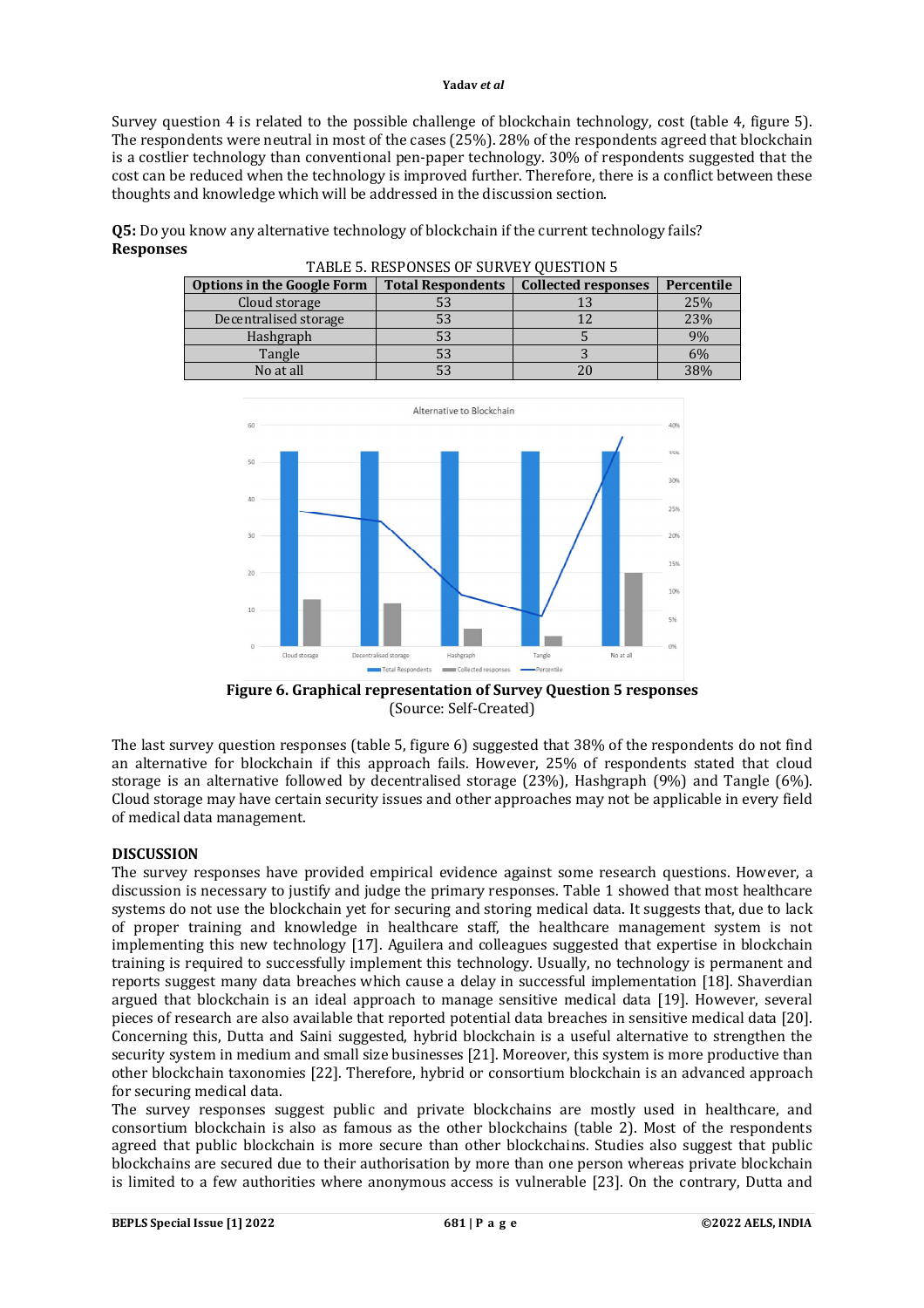Saini argued that hybrid blockchain is a new cost-effective and more secure approach for storing and sharing sensitive medical data. Moreover, the process is faster than the other blockchains [24]. One issue here is, this hybrid blockchain is productive and useful in small and medium-size healthcare sectors only. Therefore, for the large size sectors, more research is necessary to manage data securely. Probably, using AI in security monitoring will improve the hybrid blockchain for use in large sectors.

Survey question 3 responses stated that a blockchain is a costly approach that needs to be improved for reducing the cost of implementation. The cost may lie in the computer technologies and training management. Usually, training requires a large amount of data along with data management experts which ultimately increase the cost [25]. Hughes and colleagues suggest that before implementation of this technology, cost needs to be monetised along with the energy, time, computational cycles, security issues, limitation in bandwidth and size [26]. The higher costs are generated by these factors and thus, blockchain is implemented by considering them along with understanding the unintended outcomes as well.

Survey question 5 responses suggest that many of the respondents do not know any beneficial alternative for this blockchain approach. Most of them suggested cloud and decentralised storage systems. The cloud system is centralised and the blockchain is decentralised. Studies suggest that a decentralised or publicbased blockchain system is more secure as more than one authority observes the activities in the system [27]. On the other hand, a centralised blockchain (private) or cloud storage system is less secure as unverified or anonymous access may cause data breaches in the private storage [28]. Concerning this, hybrid blockchain technology has arrived which will perform both as a private and public decentralised system to ensure maximum security along with faster execution at a lower cost.

AWS Amazon has launched a cloud system that is both centralised and decentralised to ensure multiple authorisations [29]. Therefore, cloud storage systems are shifting from a centralised version to a decentralised form. Thus, probably, the respondents have agreed that cloud storage can be a useful alternative to a decentralised blockchain. Moreover, the respondents agreed that decentralised storage is a demanding factor (table 5). Few of the respondents suggested *Hashgraph* and *Tangle* as the alternatives of blockchain. Regarding this, Wang and co-workers stated that Hashgraph is a next-generation blockchain technology to implement in several types of business [30]. Hashgraph is reported to be faster than other blockchains in terms of transaction and fairness. Tangle is another blockchain technology that also benefits the transaction platform. Moreover, this technology does not require miners and possesses zero transaction fees [31].

## **CONCLUSION**

The paper has discussed an empirical analysis of blockchain technology in healthcare data management systems. The blockchain is used in data storing, sharing and securing sensitive medical data. After that these data are analysed securely. The study found that many healthcare sectors have not implemented blockchain technology yet. However, healthcare sectors that implemented this contain public and private blockchain. A hybrid blockchain is an advanced approach that is considered more secure than the other two blockchains. Among the respondents, few agreed that hybrid blockchain is being used in the healthcare sector. The hybrid blockchain is more productive as well in terms of data management. Apart from these, Hashgraph and Tangle are two next-generation blockchains that can be better alternatives to conventional blockchains. The research can be extended further to explore more on the next-generation blockchains.

## **REFERENCES**

- 1. Tandon, A., Dhir, A., Islam, N. and Mäntymäki, M., (2020). Blockchain in healthcare: A systematic literature review, synthesizing framework and future research agenda. Computers in Industry, 122, p.103290.
- 2. Agbo, C.C., Mahmoud, Q.H. and Eklund, J.M., (2019). Blockchain technology in healthcare: a systematic review. In Healthcare (Vol. 7, No. 2, p. 56). Multidisciplinary Digital Publishing Institute.
- 3. Le Nguyen, T. and Do, T.T.H., (2019), August. Artificial intelligence in healthcare: A new technology benefit for both patients and doctors. In 2019 Portland International Conference on Management of Engineering and Technology (PICMET) (pp. 1-15). IEEE.
- 4. Fatoum, H., Hanna, S., Halamka, J.D., Sicker, D.C., Spangenberg, P. and Hashmi, S.K., (2021). Blockchain integration with digital technology and the future of health care ecosystems: systematic review. Journal of Medical Internet Research, 23(11), p.e19846.
- 5. Yuan, R., Xia, Y.B., Chen, H.B., Zang, B.Y. and Xie, J., (2018). Shadoweth: Private smart contract on public blockchain. Journal of Computer Science and Technology, 33(3), pp.542-556.
- 6. Mackey, T., Bekki, H., Matsuzaki, T. and Mizushima, H., (2020). Examining the potential of blockchain technology to meet the needs of 21st-century Japanese health care: viewpoint on use cases and policy. Journal of medical Internet research, 22(1), p.e13649.